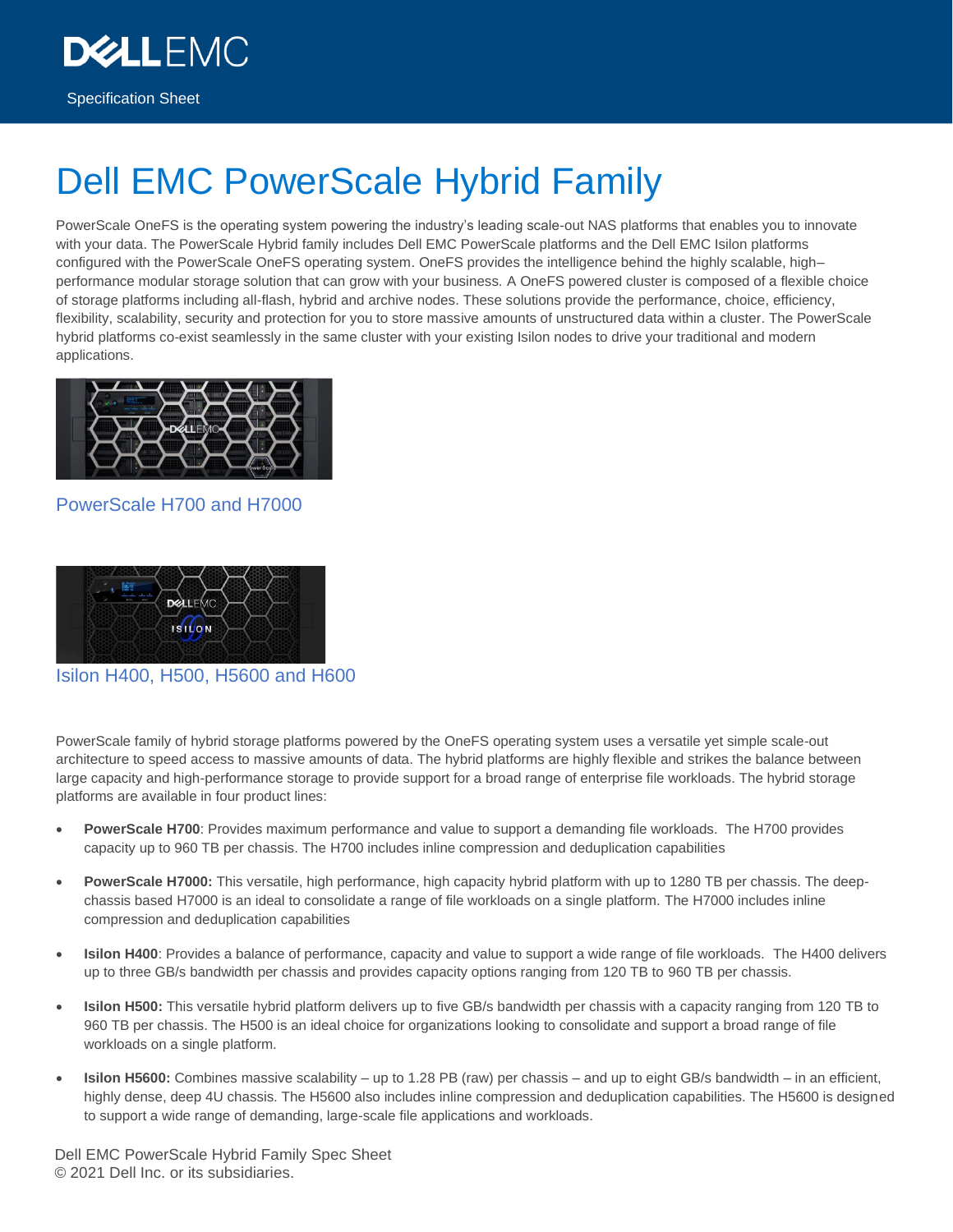• **Isilon H600:** Designed to provide high performance at value, delivers up to 120,000 IOPS and up to 12 GB/s bandwidth per chassis. The H600 is ideal for HPC workloads that don't require the extreme performance of all-flash.

Embedded, integrated, or attached OEM versions are available for PowerScale hybrid nodes as either de-branded or re-branded solutions.

## **PowerScale H700 Hybrid Specifications**

| <b>H700 ATTRIBUTES &amp; OPTIONS</b>                                     | 2 TB HDD | 4 TB HDD | 8 TB HDD             | $12$ TB HDD                                                     | 16 TB HDD |
|--------------------------------------------------------------------------|----------|----------|----------------------|-----------------------------------------------------------------|-----------|
| Chassis capacity                                                         | 120 TB   | 240 TB   | 480 TB               | 720 TB                                                          | 960 TB    |
| HDD drives (3.5") per chassis                                            |          |          | 60                   |                                                                 |           |
| Self-encrypting drive (SED HDD) FIPS140-2 compliant option               |          |          | Yes                  |                                                                 |           |
| Operating system                                                         |          |          | OneFS 9.2.1 or later |                                                                 |           |
| Number of nodes per chassis                                              |          |          | $\overline{4}$       |                                                                 |           |
| ECC memory (per node)                                                    |          |          | 192 GB               |                                                                 |           |
| Cache (per Node) solid state drives (SSD)<br>(800 GB, 1.6 TB, or 3.2 TB) |          |          | 1 or 2               | Capacity and number of SSDs determined by HDD size and count    |           |
| Front-end networking (per node)                                          |          |          | 2 x 100GbE (QSFP28)  |                                                                 |           |
| Infrastructure (back-end) networking (per node)                          |          |          |                      | 2 InfiniBand connections with QDR links or 2 x 100 GbE (QSFP28) |           |
| Max Power Consumption @ 200~240v (per chassis) <sup>1</sup>              |          |          | 1528 Watts (@25°C)   |                                                                 |           |
| Typical thermal rating                                                   |          |          | 5213 BTU/hr          |                                                                 |           |

<sup>1</sup>Values at <25° C are reflective of more steady state maximum values during normal operation

## **PowerScale H7000 Hybrid Specifications**

| <b>H7000 ATTRIBUTES &amp; OPTIONS</b>                           | 12 TB HDD            | $16$ TB HDD |  |
|-----------------------------------------------------------------|----------------------|-------------|--|
| Chassis capacity                                                | 960 TB               | 1.28 PB     |  |
| HDD drives (3.5") per chassis                                   | 80                   |             |  |
| Self-encrypting drive (SED HDD) FIPS140-2 compliant option      | Yes                  |             |  |
| Operating system                                                | OneFS 9.2.1 or later |             |  |
| Number of nodes per chassis                                     | $\overline{4}$       |             |  |
| ECC memory (per node)                                           | 384 GB               |             |  |
| Cache (per Node) solid state drives (SSD)<br>$(3.2 \text{ TB})$ | $\overline{2}$       |             |  |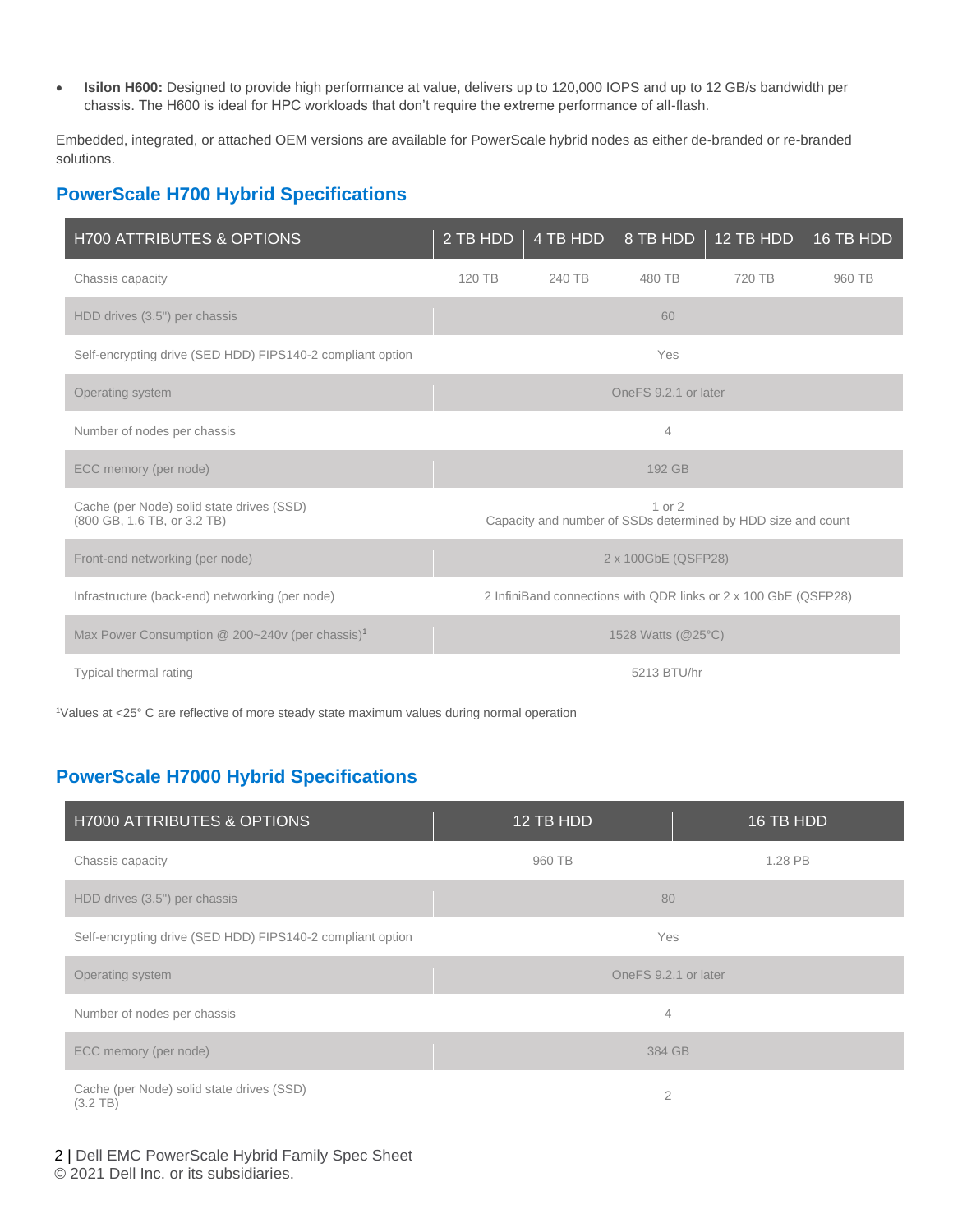| 2 x 100GbE (QSFP28)                                             |
|-----------------------------------------------------------------|
| 2 InfiniBand connections with QDR links or 2 x 100 GbE (QSFP28) |
| 1688 Watts (@25°C)                                              |
| 5759 BTU/hr                                                     |
|                                                                 |

<sup>1</sup>Values at <25° C are reflective of more steady state maximum values during normal operation

## **Isilon H400 Hybrid Specifications**

| <b>H400 ATTRIBUTES &amp; OPTIONS</b>                                     | 2 TB HDD | 4 TB HDD                              | 8 TB HDD           | 12 TB HDD                                                                       | 16 TB HDD |
|--------------------------------------------------------------------------|----------|---------------------------------------|--------------------|---------------------------------------------------------------------------------|-----------|
| Chassis capacity                                                         | 120 TB   | 240 TB                                | 480 TB             | 720 TB                                                                          | 960 TB    |
| HDD drives (3.5") per chassis                                            |          |                                       | 60                 |                                                                                 |           |
| Self-encrypting drive (SED HDD) FIPS140-2 compliant option               |          |                                       | Yes                |                                                                                 |           |
| Operating system                                                         |          |                                       | 8.1.0.1 or later.  | OneFS 8.1 or later except for self-encrypting drive options which require OneFS |           |
| Number of nodes per chassis                                              |          |                                       | 4                  |                                                                                 |           |
| ECC memory (per node)                                                    |          |                                       | 64 GB              |                                                                                 |           |
| Cache (per Node) solid state drives (SSD)<br>(800 GB, 1.6 TB, or 3.2 TB) |          |                                       | 1 or 2             |                                                                                 |           |
| Front-end networking (per node)                                          |          | 2 x 10GbE (SFP+) or 2 x 25GbE (SFP28) |                    |                                                                                 |           |
| Infrastructure (back-end) networking (per node)                          |          |                                       |                    | 2 InfiniBand connections with QDR links or 2 x 10 GbE (SFP+)                    |           |
| Max Power Consumption @ 200~240v (per chassis) <sup>1</sup>              |          |                                       | 1120 Watts (@25°C) |                                                                                 |           |
| Typical thermal rating                                                   |          |                                       | 3800 BTU/hr        |                                                                                 |           |

<sup>1</sup>Values at <25° C are reflective of more steady state maximum values during normal operation

## **Isilon H500 Hybrid Specifications**

| <b>H500 ATTRIBUTES &amp; OPTIONS</b> |        |        |        | 2 TB HDD   4 TB HDD   8 TB HDD   12 TB HDD   16 TB HDD |        |
|--------------------------------------|--------|--------|--------|--------------------------------------------------------|--------|
| Chassis capacity                     | 120 TB | 240 TB | 480 TB | 720 TB                                                 | 960 TB |
| HDD drives (3.5") per chassis        |        |        | 60     |                                                        |        |
|                                      |        |        |        |                                                        |        |

Self-encrypting drive (SED HDD) FIPS 140-2 compliant option Yes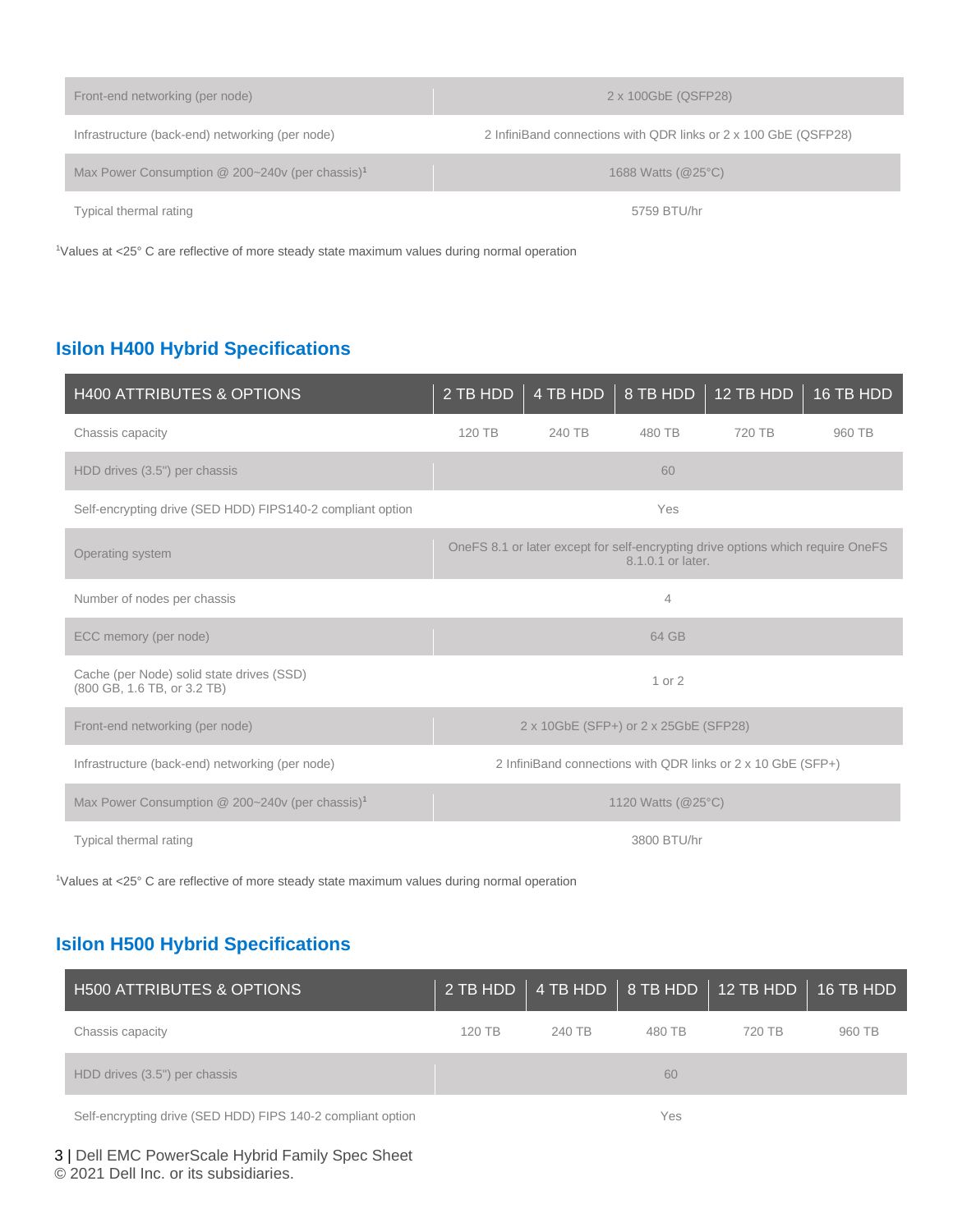| Operating system                                              | OneFS 8.1 or later except for self-encrypting drive options which require OneFS<br>8.1.0.1 or later. |
|---------------------------------------------------------------|------------------------------------------------------------------------------------------------------|
| number of nodes per chassis                                   | 4                                                                                                    |
| ECC memory (per node)                                         | 128 GB                                                                                               |
| Cache (per node) Solid state drives (SSD) (1.6 TB or 3.2 TB)  | 1 or 2                                                                                               |
| Front-end networking (per node)                               | 2 x 10GbE (SFP+) or 2 x 25GbE (SFP28) or 2 x 40GbE (QSFP+)                                           |
| Infrastructure (back-end) networking (per node)               | 2 InfiniBand connections with QDR links or 2 x 40GbE (QSFP+)                                         |
| Max Power Consumption $@$ 200~240v (per chassis) <sup>1</sup> | 1330 Watts (@25°C)                                                                                   |
| Typical thermal rating                                        | 4.540 BTU/hr                                                                                         |

<sup>1</sup>Values at <25° C are reflective of more steady state maximum values during normal operation

## **Isilon H5600 Hybrid Specifications**

| <b>H5600 ATTRIBUTES &amp; OPTIONS</b>                       | 10 TB HDD | 12 TB HDD                                                    | 16 TB HDD      |
|-------------------------------------------------------------|-----------|--------------------------------------------------------------|----------------|
| Raw chassis capacity                                        | 800 TB    | 960 TB                                                       | 1.28 PB        |
| HDD drives (3.5") per chassis                               |           | 80                                                           |                |
| Self-encrypting drive (SED HDD) FIPS 140-2 compliant option |           | Yes                                                          |                |
| Operating system                                            |           | OneFS 8.2.2 or later.                                        |                |
| Number of nodes per chassis                                 |           | $\overline{4}$                                               |                |
| ECC memory (per node)                                       |           | 256 GB                                                       |                |
| Cache (per node) solid state drives (SSD) (3.2 TB only)     | 1 or 2    |                                                              | $\overline{2}$ |
| Front-end networking (per node)                             |           | 2 x 10GbE (SFP+) or 2 x 25GbE (SFP28) or 2 x 40GbE (QSFP+)   |                |
| Infrastructure (Back-End) networking (per node)             |           | 2 InfiniBand connections with QDR links or 2 x 40GbE (QSFP+) |                |
| Max Power Consumption @ 200~240v (per chassis) <sup>1</sup> |           | 1668 Watts (@25°C)                                           |                |
| Typical thermal rating                                      |           | 5628 BTU/hr                                                  |                |

1Values at <25° C are reflective of more steady state maximum values during normal operation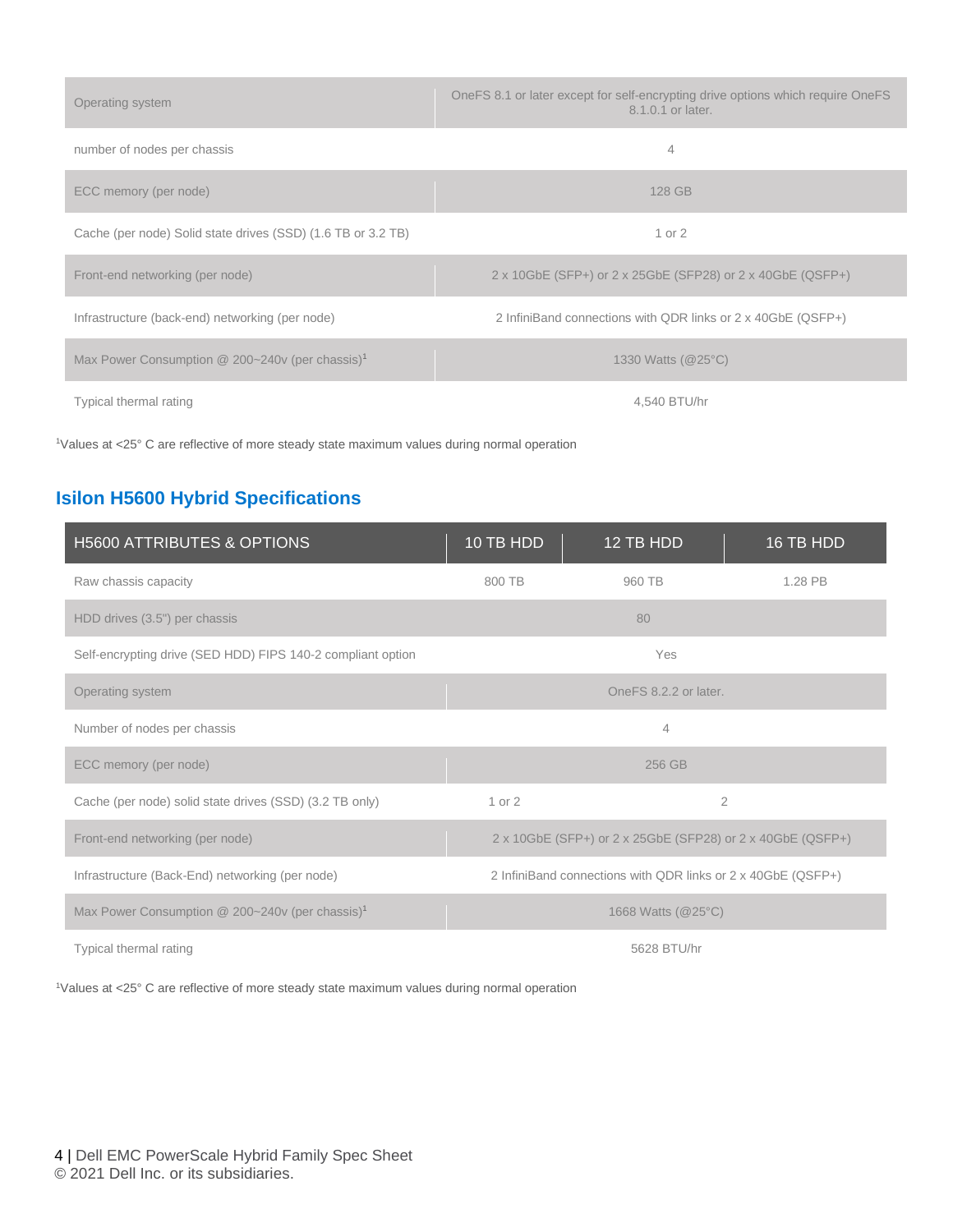## **Isilon H600 Hybrid Specifications**

| H600 ATTRIBUTES & OPTIONS                                    | 600 GB SAS                                                                                          | 1.2 TB SAS |  |  |
|--------------------------------------------------------------|-----------------------------------------------------------------------------------------------------|------------|--|--|
| Chassis capacity                                             | <b>72 TB</b>                                                                                        | 144 TB     |  |  |
| SAS drives (2.5") per chassis                                | 120                                                                                                 |            |  |  |
| Self-encrypting drive (SED (SAS) FIPS 140-2 compliant option | Yes                                                                                                 |            |  |  |
| Operating system                                             | OneFS 8.1 or later except for self-encrypting drive options which require<br>OneFS 8.1.0.1 or later |            |  |  |
| Number of nodes per chassis                                  | $\overline{4}$                                                                                      |            |  |  |
| ECC memory (per node)                                        | 256 GB                                                                                              |            |  |  |
| Cache (per node) solid state drives (SSD) (1.6 TB or 3.2 TB) | 1 or 2                                                                                              |            |  |  |
| Front-end networking (per node)                              | 2 x 10GbE (SFP+) or 2 x 25GbE (SFP28) or 2 x 40GbE (QSFP+)                                          |            |  |  |
| Infrastructure (back-end) networking (per node)              | 2 InfiniBand connections with QDR links or 2 x 40GbE (QSFP+)                                        |            |  |  |
| Max Power Consumption @ 200~240v (per chassis) <sup>1</sup>  | 1700 Watts (@25°C)                                                                                  |            |  |  |
| Typical thermal rating                                       | 5840 BTU/hr                                                                                         |            |  |  |

<sup>1</sup>Values at <25° C are reflective of more steady state maximum values during normal operation

| <b>CLUSTER</b><br><b>ATTRIBUTES</b> | H400                 | H <sub>500</sub>            | H <sub>5600</sub>           | H600          | H700                        | H7000                       |
|-------------------------------------|----------------------|-----------------------------|-----------------------------|---------------|-----------------------------|-----------------------------|
| Number of chassis                   | 1 to 63              |                             |                             |               |                             |                             |
| Number of nodes                     |                      |                             |                             | 4 to 252      |                             |                             |
| Raw cluster capacity                | 120 TB to 60.4<br>PB | 120 TB to 60.4<br><b>PB</b> | 800 TB to 80.6<br><b>PB</b> | 72 TB to 9 PB | 120 TB to 60.4<br><b>PB</b> | 960 TB to 80.6<br><b>PB</b> |
| Rack units                          |                      |                             |                             | 4 to 252      |                             |                             |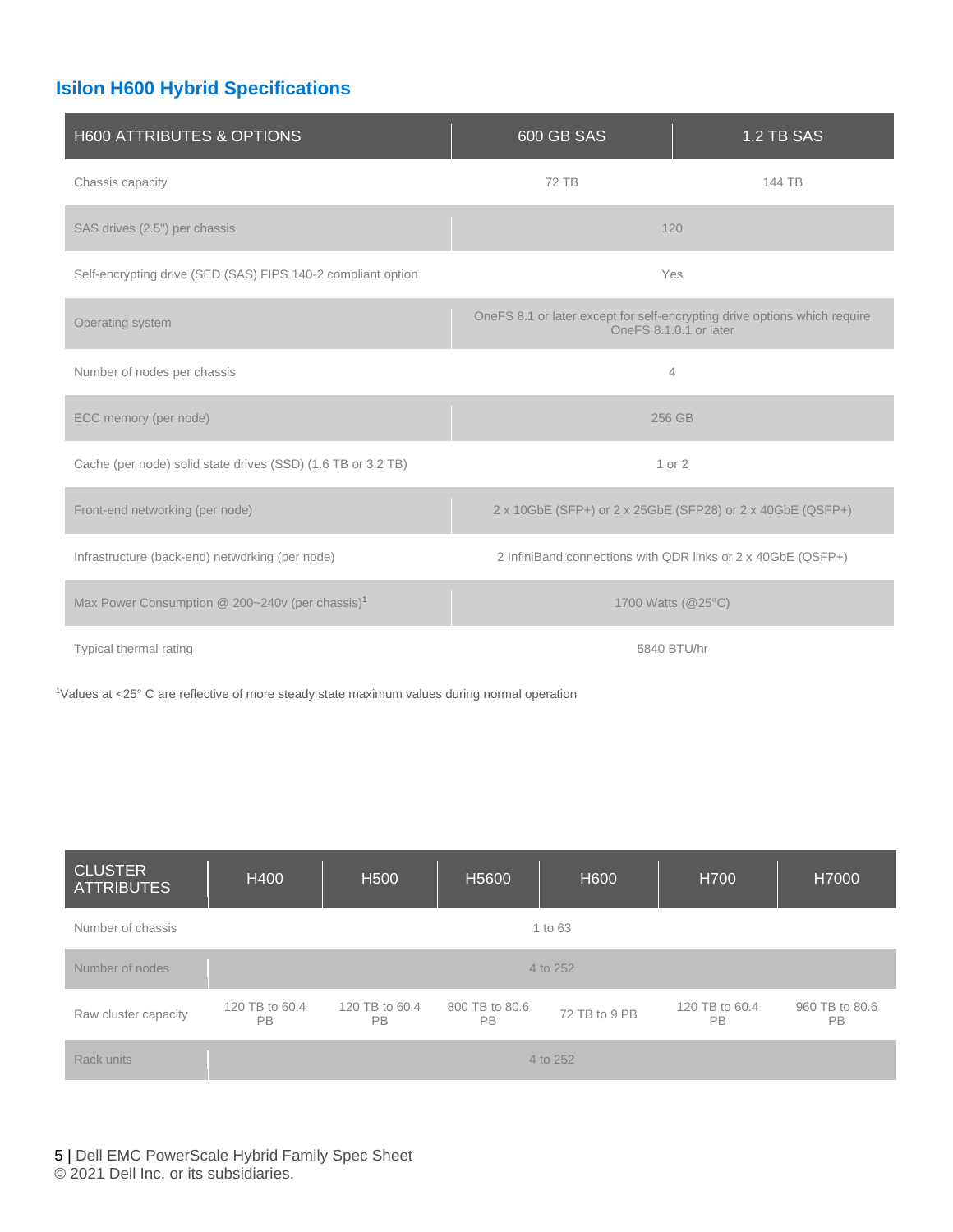# PowerScale Attributes

### PRODUCT ATTRIBUTES

| Scale-out architecture    | Distributed fully symmetric clustered architecture that combines modular storage with OneFS operating<br>system in a single volume, single namespace and single filesystem                                                                                           |
|---------------------------|----------------------------------------------------------------------------------------------------------------------------------------------------------------------------------------------------------------------------------------------------------------------|
| Modular design            | Four self-contained Isilon nodes include server, software, HDDs and SSDs in a 4U rack-mountable<br>chassis. 1U or 2U Rack-mountable PowerScale node that integrates into existing PowerScale and Isilon<br>clusters with backend Ethernet or InfiniBand connectivity |
| Operating system          | PowerScale OneFS distributed file system creates a cluster with a single file system and single global<br>namespace. It is fully journaled, fully distributed, and has a globally coherent write/read cache                                                          |
| High availability         | No-single-point-of-failure. Self-healing design protects against disk or node failure; includes back-end<br>intra-cluster failover                                                                                                                                   |
| Scalability               | A cluster can scale up to 252 nodes. Minimum number of Isilon nodes per cluster is four. Minimum<br>number of PowerScale all-flash nodes per cluster is three. Add nodes to scale performance and capacity                                                           |
| Data protection           | FlexProtect file-level striping with support for N+1 through N+4 and mirroring data protection schemes                                                                                                                                                               |
| 2-way NDMP                | Supports two ports of Fibre Channel (8G) that allows for two-way NDMP connections and two ports of<br>standard 10GbE connectivity                                                                                                                                    |
| Data retention            | SmartLock policy-based retention and protection against accidental deletion                                                                                                                                                                                          |
| Security                  | File system audit capability to improve security and control of your storage infrastructure and address<br>regulatory compliance requirements                                                                                                                        |
| Efficiency                | SmartDedupe data deduplication option, which can reduce storage requirements by up to 35 percent.<br>Inline data reduction and compression available on F200, F600, F900, F810, H5600, H700, H7000,<br>A300 and A3000 nodes                                          |
| Automated storage tiering | Policy-based automated tiering options including SmartPools and CloudPools software to optimize<br>storage resources and lower costs                                                                                                                                 |
| Network protocol support  | NFSv3, NFSv4, NFS Kerberized sessions (UDP or TCP), SMB1 (CIFS), SMB2, SMB3, SMB3-CA,<br>Multichannel, HTTP, FTP, NDMP, SNMP, LDAP, HDFS, S3, ADS, NIS reads/writes                                                                                                  |
| Data replication          | SynclQ fast and flexible one-to-many file-based asynchronous replication between clusters                                                                                                                                                                            |

### ENVIRONMENTAL SPECIFICATIONS – POWER

**H400, H500 and H700**: Dual-redundant, hot-swappable 1050W (low line) 1100W (high line) power supplies with power factor correction (PFC); rated for input voltages 90 - 130 VAC (low line) and 180-264 VAC (high line)

Power factor and efficiency rate for **H400, H500 and H700**

| System Load | <b>Efficiency</b> | DE    |
|-------------|-------------------|-------|
| 10%         | 86.00%            | 0.918 |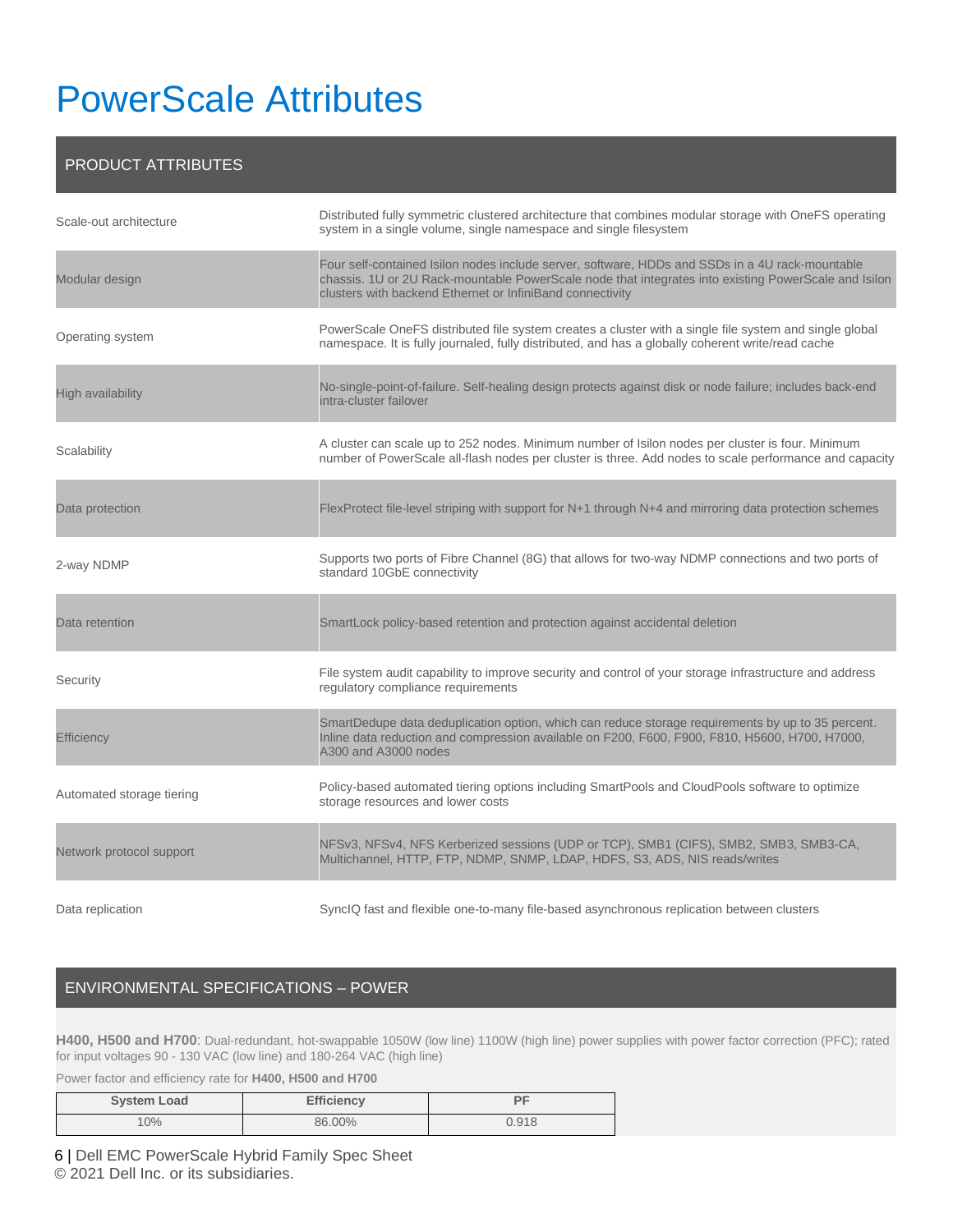| 20%  | 92.95% | 0.967 |
|------|--------|-------|
| 30%  | 93.93% | 0.970 |
| 40%  | 94.41% | 0.972 |
| 50%  | 94.49% | 0.981 |
| 60%  | 94.11% | 0.986 |
| 70%  | 94.04% | 0.990 |
| 80%  | 93.86% | 0.992 |
| 90%  | 93.63% | 0.995 |
| 100% | 93.25  | 0.996 |

**H5600, H600 and H7000**: Dual-redundant, hot-swappable 1450W power supplies with power factor correction (PFC); rated for input voltage 180 – 265 VAC (optional rack mount step-up transformer for 90-130 VAC input regions)

Power factor and efficiency rate for **H5600, H600** and **H7000**

| <b>System Load</b> | <b>Efficiency</b> | PF    |
|--------------------|-------------------|-------|
| 10%                | 89.74%            | 0.933 |
| 20%                | 94.28%            | 0.982 |
| 30%                | 95.02%            | 0.990 |
| 40%                | 95.19%            | 0.994 |
| 50%                | 95.11%            | 0.996 |
| 60%                | 94.77%            | 0.997 |
| 70%                | 94.50%            | 0.998 |
| 80%                | 94.13%            | 0.998 |
| 90%                | 93.66%            | 0.998 |
| 100%               | 92.93%            | 0.998 |

CFM – Volume of airflow; cubic feet/minute

H5600, H7000: each Node 60CFM, total chassis 240CFM (max.)

H400, H500, H600, H700: each Node 70CFM, total chassis 280CFM (max)

OPERATING ENVIRONMENT Compliant with ASHRAE A3 data center environment guidelines

**DIMENSIONS / WEIGHT:**

#### H400, H500, H600 and H700:

- Height: 7" (17.8 cm); Width: 17.6" (44.8 cm);
- Depth (front NEMA rail to rear 2.5" SSD cover ejector): 35.8" (91.0 cm);
- Depth (front of bezel to rear 2.5" SSD cover ejector): 37.6" (95.5 cm)

#### H5600 and H7000:

- Height: 7" (17.8 cm); Width: 17.6" (44.8 cm);
- Depth: (front NEMA rail to rear 2.5" SSD cover ejector): 40.4" (102.6 cm);
- Depth: (front of bezel to rear 2.5" SSD cover ejector): 42.2" (107.1 cm);

The following max weights per Chassis/node:

- H400: 245 lbs. (111.1 kg)
- H500: 250 lbs. (113.4 kg)
- H5600: 285 lbs. (129.3 kg)
- H600: 215 lbs. (97.5 kg)
- H700: 261 lbs. (118.4 kg)
- H7000: 311.7 lbs. (141.4 kg)

MINIMUM SERVICE CLEARANCES Front: 40" (88.9 cm), rear: 42" (106.7 cm)

### Safety and EMI Compliance